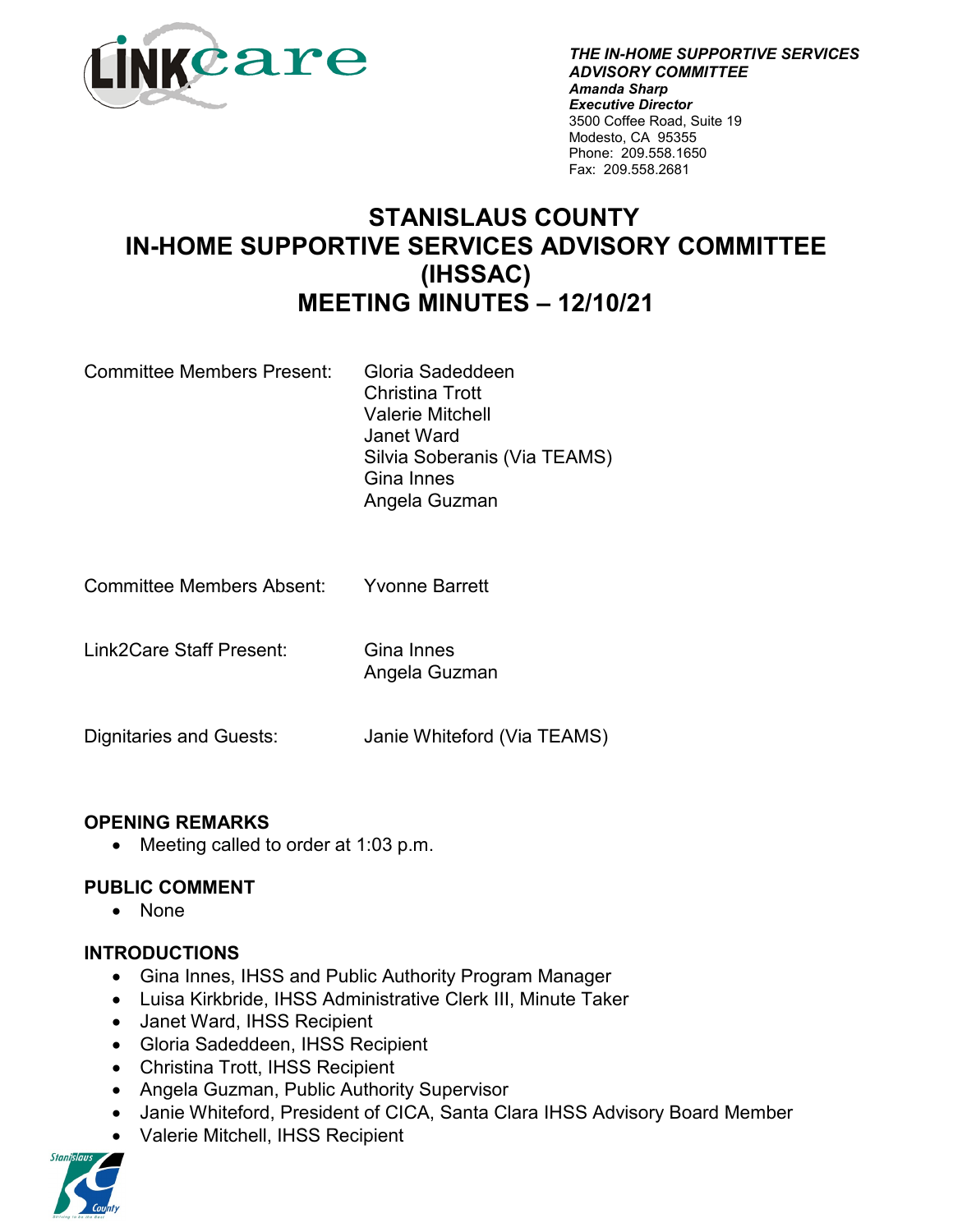# **AB 361 and Brown Act**

- Adoption of the Brown Act resolution AB 361
	- $\circ$  Handout provided by Gina Innes to member in regards to a resolution authorizing remote teleconference meetings pursuant to Assembly Bill 361.
	- o Resolution will be voted on prior to moving forward and be revisited at least every 30 days if not at next meeting. All in favor: Resolution Passes

# **Guest Speaker-Janet Whiteford, CICA President**

- What is CICA? 1992 a bill was passed in Legislation for a pilot program for counties to develop IHSS advisory committees.
- 1999-AB 1682: Legislation that required all counties to have Public Authority and IHSS Advisory committees.
- 2006 CICA became its own standalone organization. The purpose of this program was to represent consumer voice, educate, empower and train advisory committees.
- 2009 CICA became their own non-profit entity.
- CICA is a membership organization of advisory committees and it does come with a membership fee. There are also single memberships available.
- IHSS Advisory Committees have a budget set at \$6,000 dollars. \$3000 form State and \$3000 from the Federal Government. If funding isn't used it goes back into the General Fund
- Many trainings are available via ZOOM on a monthly basis. Website: [https://www.cicaihss.org](https://www.cicaihss.org/) (Website is currently under construction)
- A brief explanation was given on some of the trainings offered thru CICA.
- If you would like to receive information on upcoming CICA events, IHSS News and trainings. Please submit your email to Gina Innes if you would like to be added to the mailing list.
- CICA has many partners throughout the state of California. Buildings relationships with organizations to better serve our communities.
	- o Sylvia: Question on transportation. Catholic Charites is currently the only agency that is offering transportation.
	- $\circ$  Janie: Transportation is a huge issue in the state of California.
	- o Gina: More to discuss on transportation to come.
	- o Discussion amongst members in regards to program.
	- o Regional Vice President: Warren-Alameda County.
- CAPA is a professional association of Public Authority directors who are the staff responsible for administering Public Authority services in accordance with state law and local ordinances. Some CAPA members report directly to their Governing Boards, while others report to staff within a county Social Services agency. CAPA is accountable to other organizations/parties in addition to IHSS consumers or their Advisory Committee/Governing Board members.
- CICA is comprised solely of IHSS Advisory Committee and Governing Board members who have a distinct statutory role within the IHSS program. Advisory and Governing Board members are mandated to make recommendations on improving all aspects of the IHSS program and receive state funding to fulfill this mandate. Under AB 1682, the majority of all AC or GB's members must be current or past users of personal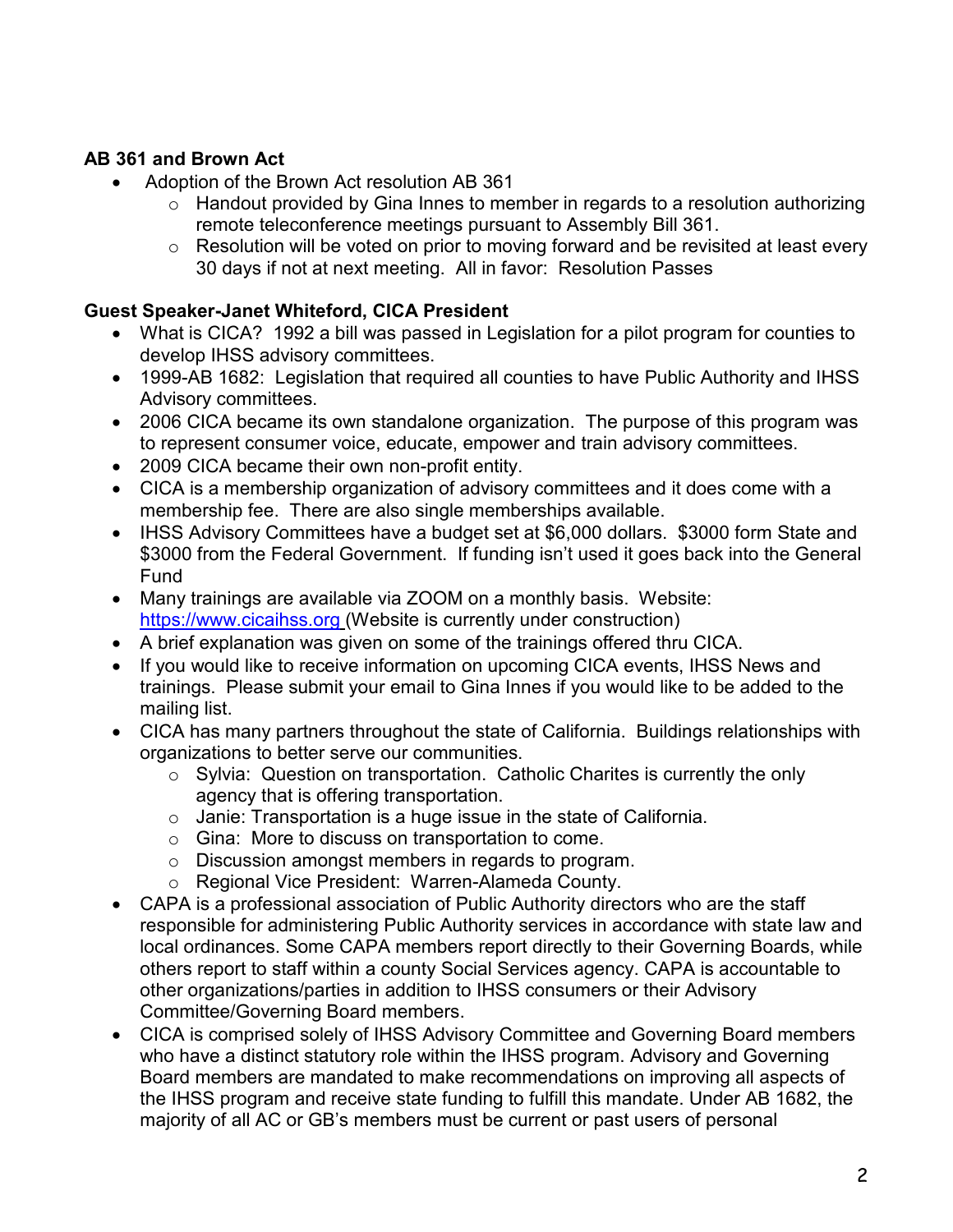assistance services. The law intends to ensure that this perspective is represented across all Public Authorities.

# **Advisory Committee Chair and Vice Chair Nominations**

- What are the roles of the Chair and Vice Chair?
	- $\circ$  Chair: Facilitates the meeting, outlines the agenda and keeps the meeting moving forward.
	- $\circ$  Co-Chair: primary role is to support the Chair. Being there to step in if the Chair is not available.
	- o Please submit nominations to Gina by 12/31/2021. All members agreed to deadline.
	- $\circ$  Voting will be held in January. Email is the most effective way to email for this process.
	- o Discussion amongst members new/veteran.
- Member Biographies
	- $\circ$  If you could please write a paragraph about yourself and submit a picture to upload on the IHSSAC website.

# **IHSS PROGRAM REPORT**

- Legislative budget: Long Term Career Pathways for providers: Trainings for provider to have some career advancements and to provide training on how to care and learn the skills it takes for caring for IHSS consumers. The state is having a listening session the 2<sup>nd</sup> week in December.
	- $\circ$  Gina provided information.

# **PUBLIC AUTHORITY REPORT**

- Stanislaus County does not require providers to have Caregiver Certification. There is a provider enrollment hybrid process - online and abbreviated in-person appointment.
- Stanislaus County Public Authority Registry Providers do have to complete a 3-day training. Day 1: provider responsibilities are reviewed; Day 2: training with a nurse on personal care; Day 3: CPR class to be become certified.
- Discussion on providers who commit crimes and Department of Justice clearances.
- Public authority is currently working on a process of developing a plan on recruiting more providers**.** During COVID Pandemic, the registry reached a very low member rate. The Registry list is increasing.
- Public Authority Phone # is (209) 558-1650.

# **TRANSPORTATION**

- Christina provided a handout via STANCOG on upcoming meetings for transportation. They are being held via ZOOM. Their main topics are about what changes are coming and what they are planning on doing with the transportation system.
- Volunteers on the Go (VOGO) pilot is a partnership of the Volunteer Transport Center Inc. (VTC) and MOVE. VOGO provides rides to Stanislaus and San Joaquin residents who live in rural areas outside of public transit. Volunteers use their own vehicles to provide rides for residents that live in Riverbank, Lathrop, Manteca and Escalon. During this pilot program, the service is free to riders. Download the VAMOS phone app, enter